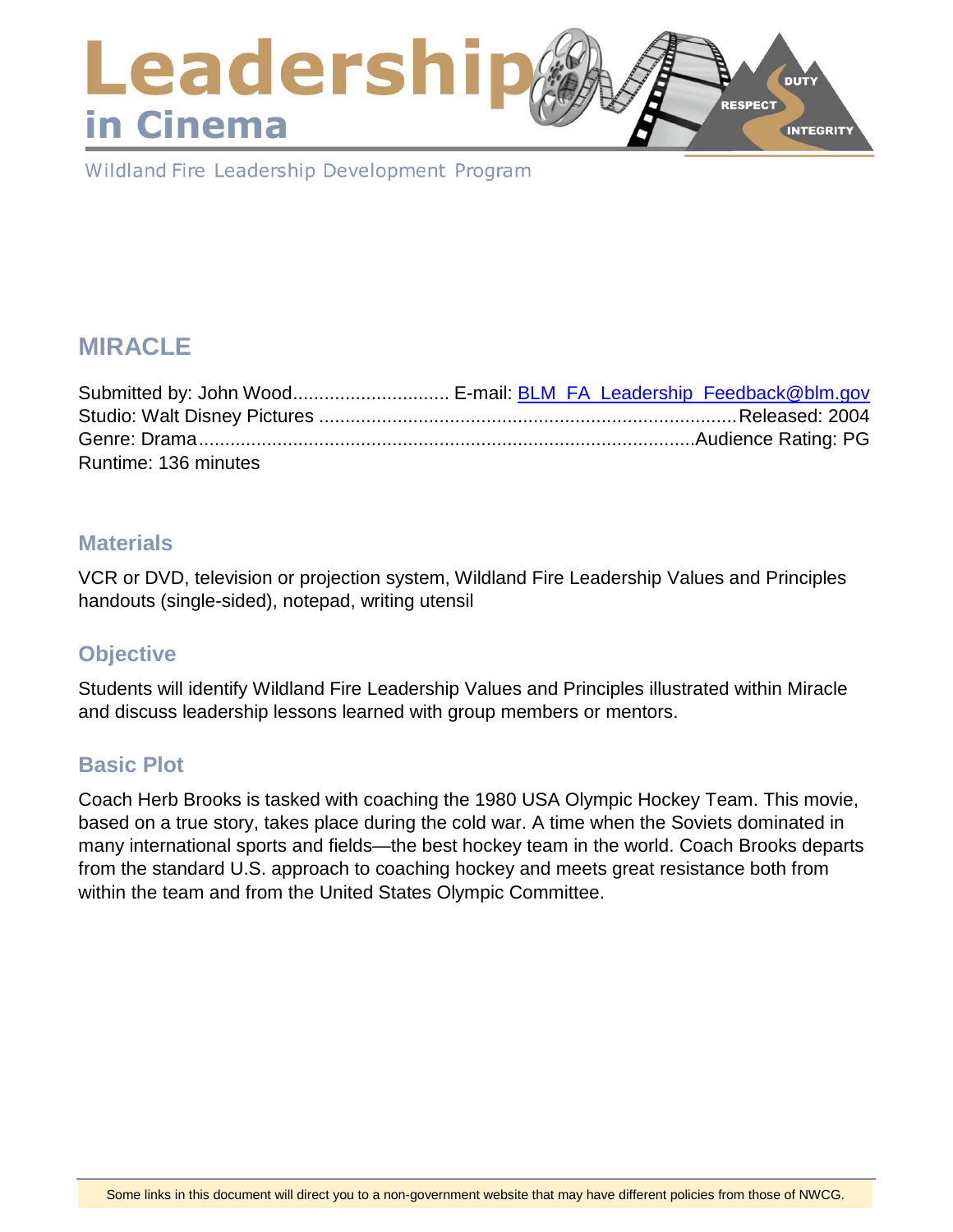## **Cast of Main Characters**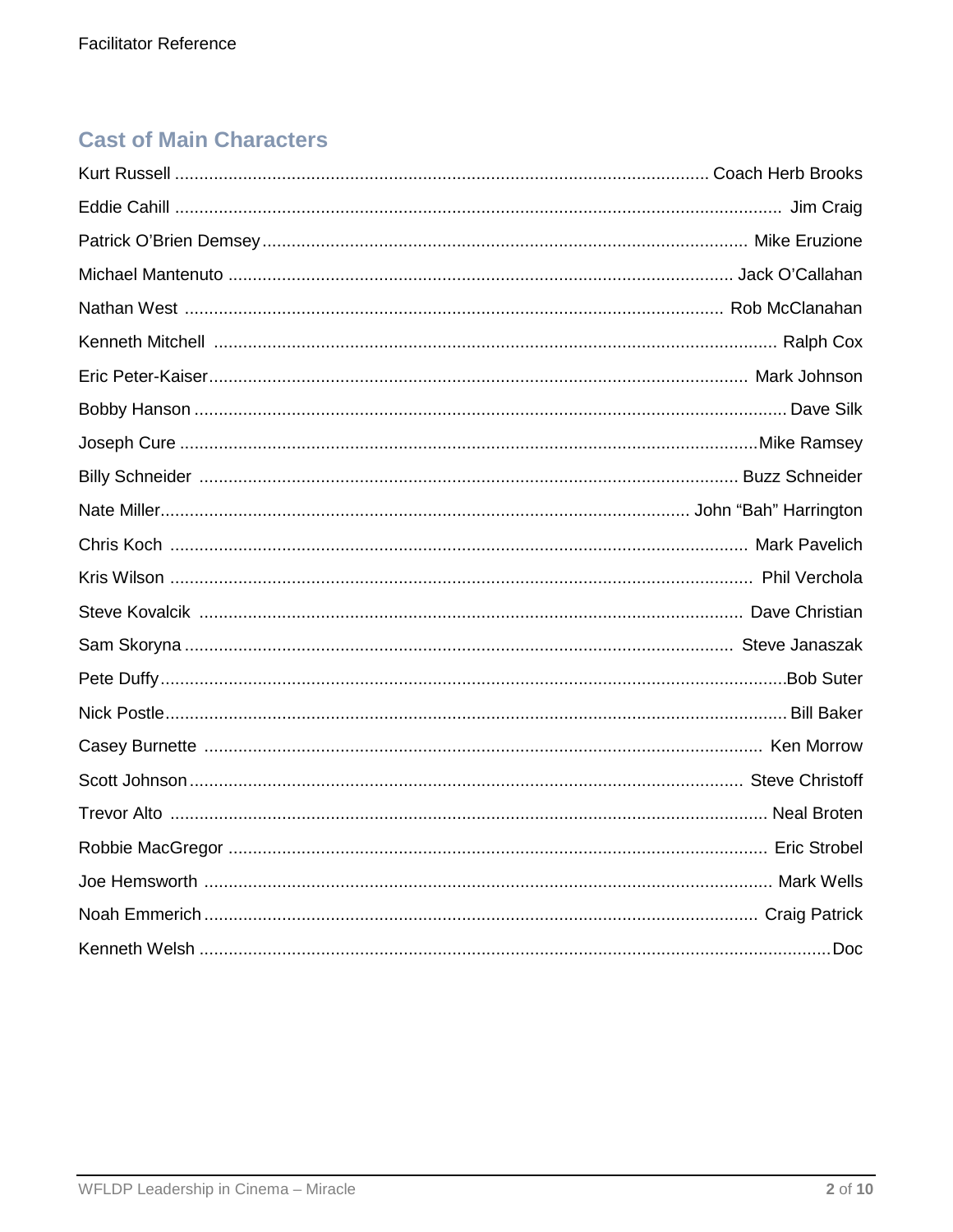## **Facilitation Options**

Miracle illustrates an abundance of leadership values and principles. Students should have few problems identifying those that correspond to the Wildland Fire Leadership Values and Principles. The objective is not to identify every leadership principle but to promote thought and discussion. Students should be less concerned with how many principles they view within the film and more concerned with how the principles they do recognize can be used to develop themselves as a leader.

The film can be viewed in its entirety or by clip selection, depending on facilitator intent and time schedules. Another method is to have the employee(s) view the film on his/her own and then hold the discussion session.

## **Full-film Facilitation Suggestion**

- 1. When opting for the full-film method, the facilitator should determine a good breaking point near the middle of the film.
- 2. Review the Wildland Fire Leadership Values and Principles with students.
- 3. Advise students to document instances within the film that illustrate/violate the Wildland Fire Leadership Values and Principles on the handout provided.
- 4. Break students into small discussion groups.
- 5. Show students Miracle.
- 6. Break. (Suggestion: After the Christmas scene)
- 7. Begin the guided discussion.
- 8. Provide a short synopsis with some "ticklers" to pay attention before beginning the rest of the film.
- 9. Resume the film.
- 10.Have students discuss their findings and how they will apply leadership lessons learned to their role in wildland fire suppression. Facilitate discussion in groups that have difficulty.
- 11.Wrap up the session and encourage students to apply leadership lessons learned in their personal and work lives.

## **Clip Facilitation Suggestion**

- 1. Review the Wildland Fire Leadership Value or Principle targeted for discussion. (May be given or ask students to identify the value or principle being illustrated after viewing the clip.)
- 2. Show the clip.
- 3. Facilitate discussion regarding the selected clip and corresponding value and/or principle.
- 4. Break students into small discussion groups.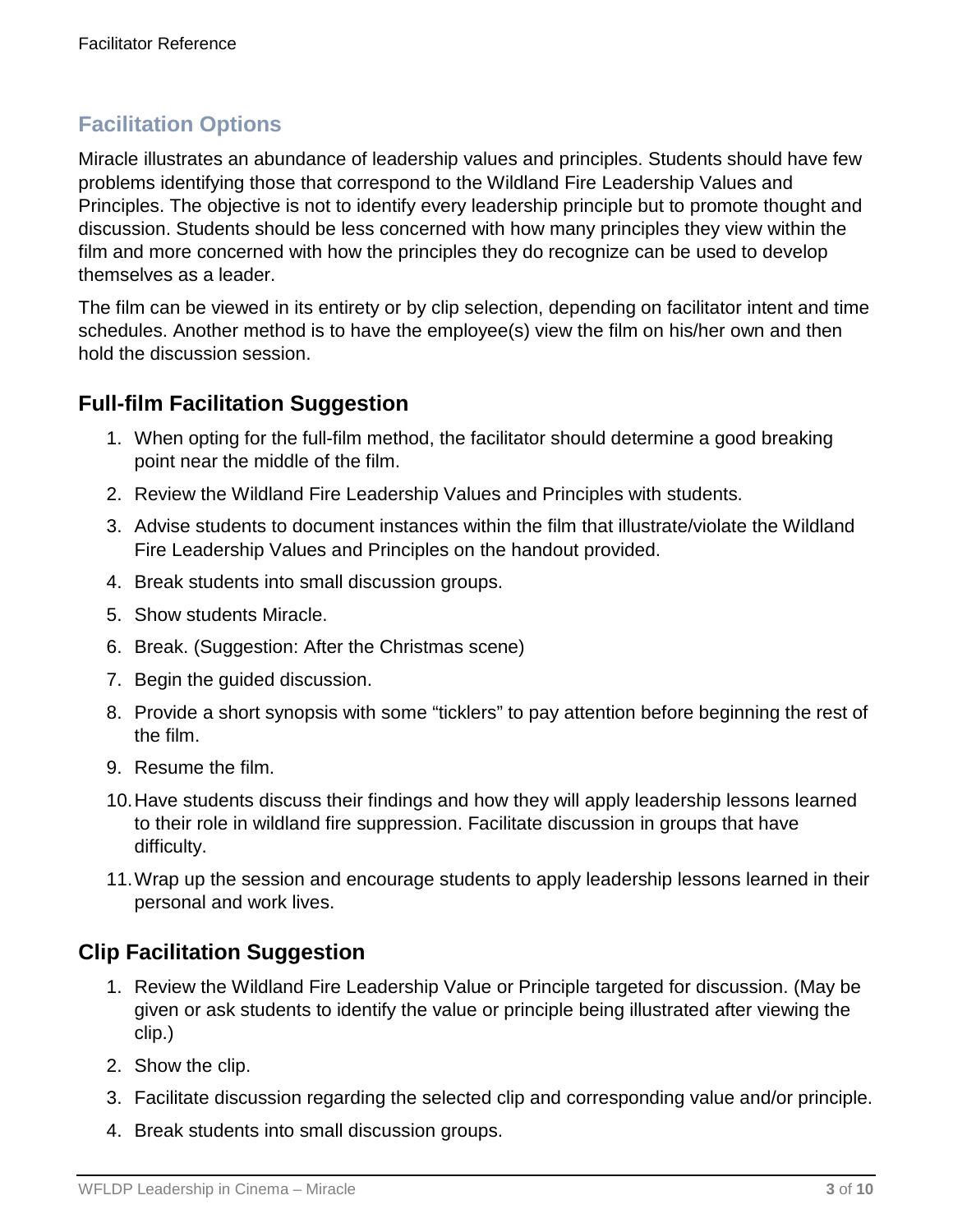- 5. Have students discuss their findings and how they will apply leadership lessons learned to their role in wildland fire suppression. Facilitate discussion in groups that may have difficulty.
- 6. Wrap up the session and encourage students to apply leadership lessons learned in their personal and work lives.

## **Mentor Suggestion**

- 1. Use either method presented above. The mentor should be available to the student to discuss lessons learned from the film as well as incorporating them to the student's leadership self-development plan.
- 2. Encouraging individuals to keep a leadership journal is an excellent way to document leadership values and principles that are practiced.
- 3. Suggest other wildland fire leadership toolbox items that will contribute to the overall leadership development of the student.

Hyperlinks have been included to facilitate the use of the [Wildland Fire Leadership Development](https://www.fireleadership.gov/)  [Program website.](https://www.fireleadership.gov/) Encourage students of leadership to visit the [website.](https://www.fireleadership.gov/)

## **Miracle**

The following clips illustrate the Wildland Leadership Values and Principles. These are only guidelines and may be interpreted differently by other views; they are presented as a guide for facilitation.

## **Duty**

- Brooks given the head coaches position. (Takes charge when in charge.)
- Brooks clearly sets expectations. (I can't promise that we will be the best team at Lake Placid next February, but we will be the best conditioned team.)
- Brooks sets expectations with the statement. (I won't be your friend, if you need one of those take it up with Craig or Doc.)
- When deciding to keep or cut Mike Eruzione (Rizzo). (Considers individual skill levels and developmental needs when assigning tasks.)
- Brooks delegates to Pattrick the responsibility of being close with the team and keeping him informed.

## **Respect**

- Brooks has the team take a psychological test so he knows how far he can push them. (Put the safety of your subordinates above all other objectives.)
- Brooks helps resolve conflict on the team by having the team focus their anger at him.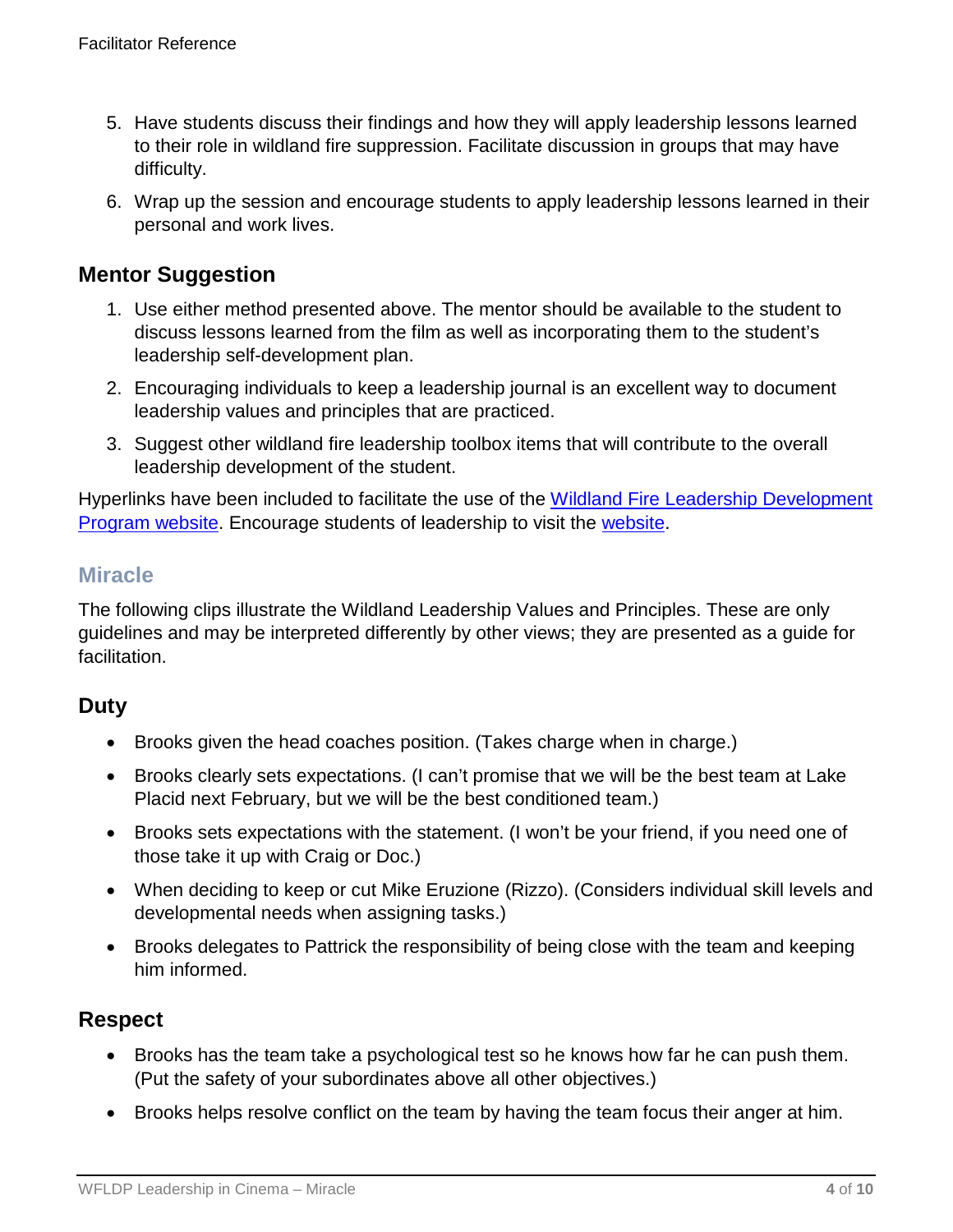- Through out the movie Brooks makes many decisions based on what the players have shown him. Putting the "Coneheads" on the same line or cutting Cox. (Consider team experience, fatigue and physical limitations when accepting assignments)
- Coach Pattrick questions Brooks when players are reaching their physical limits after the Oslo game. "Doc I mean this is madness, right?. . ." (Consider team experience, fatigue and physical limitations when accepting assignments.)
- Brooks knows that Jim Craig (the goalie) is not performing up to his ability. (Observe human behavior as well as …)

## **Integrity**

- Brooks asks "Where are you from and who do you play for". Brooks knows that old rivalries are hindering cohesion. (Know yourself and seek improvement.)
- Brooks takes time to listen to concerns form some of his players after the IHL All-star game. (Actively listen to feedback from subordinates.)
- Walter confronts Brooks about the shortened tryouts " This puts me in a hell of a bind... sure as hell hope you know what you are doing"
- Brooks shares the hazards and hardships. The players can not be at home with their families so Brooks chooses to spend Christmas eve with the players instead of his family.
- At the start of the third period of the 2nd game with the Soviets, Brooks says "We have come from behind in every game of this tournament and we can do it again. We can beat these guys!" (Don't show discouragement when facing setbacks)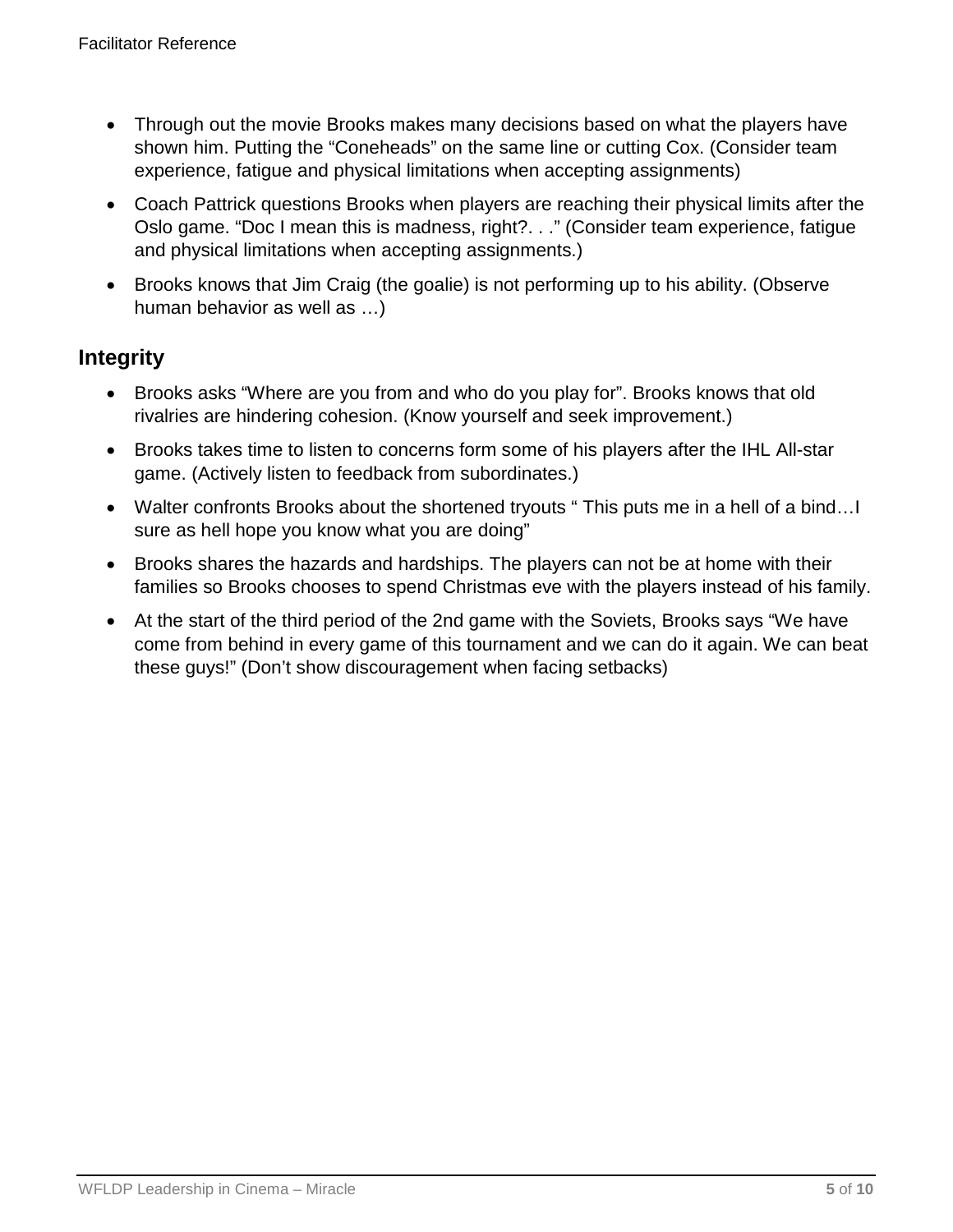## **Miracle**

### **Guided Discussion – Possible Answers**

- 1. At the beginning of the film, what does Coach Brooks do to establish himself as the leader of the team?
	- He knows who the players on the team will be before the tryouts. He has done all of the scouting work and reviews of player performance to determine which players will be successful with his new system.
	- Brooks does not let the Olympic Committee have any influence on his team selection.
- 2. Past rivalry between the players on the U.S. Olympic team causes conflict within the team. What conflicts do members of the wildland fire community experience? How can those conflicts be mitigated?
	- Race, culture, egos, management, Agency, resource type etc.
	- Answers will vary.
- 3. What two players are used to demonstrate this conflict? Why is there conflict between them? Do they remain in conflict?
	- Jack O'Callahan (OC) and Rob McClanahan (Mac).
	- OC and Mac played against each other in the 1976 college final; OC was taken out of the game by Mac and OC feels that if that did not happen his team would have won.
	- No, they do not remain in conflict. Even though they play the same position on different lines they show great cohesion after Tim Harrer is brought back on the team. ( the scene after the IHL All-stars game)
- 4. What leadership style is Coach Brooks using throughout most of the movie? What style does he use at the end of the movie?
	- Directing.
	- Delegating.
- 5. Is this the best style? Is it effective?
	- Answers will vary. Should be dependent on the situation.
	- It is very effective in the way he uses it to help him shape the team and set the tone for his interaction with the team.
- 6. What technique does Coach Brooks use to bring the team together? Is this intended for the players only?
	- Brooks knows that the players have brought past rivalry to the team with them (OC and Mac) and this is the biggest barrier to building team cohesion. Brooks uses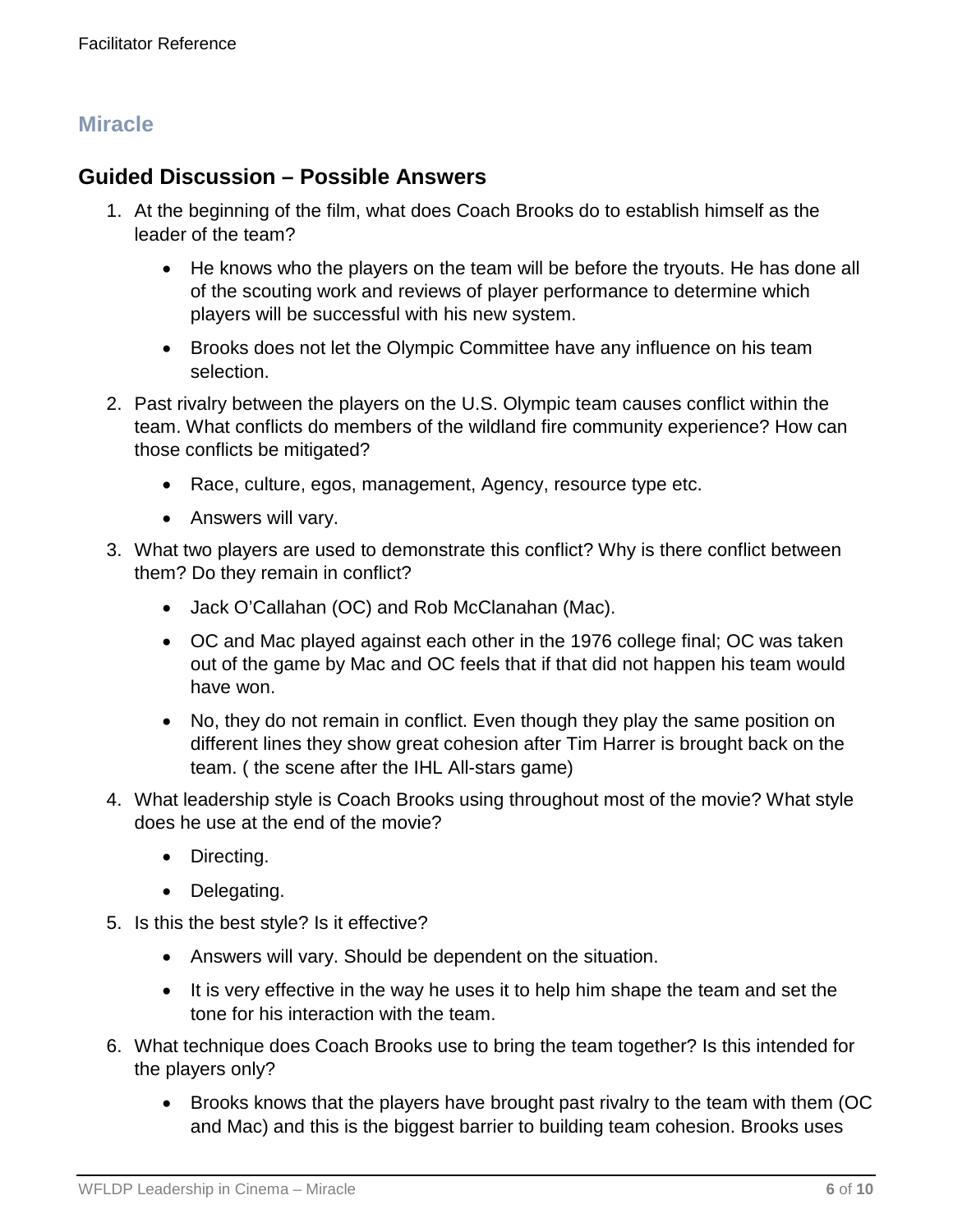himself as a focus point for the players' aggression so they will forget their past differences.

- No, Coach Pattrick and Doc need to be convinced that Brooks is making sound decisions. (The scene after the Oslo game.)
- 7. What is the effect of adding a new player (Tim Harrer) three months before the Olympics?
	- It lets the players know that they need to continue to perform to stay on the team.
	- It continues to help cement the teams' cohesion.
	- It demonstrates that Coach Brooks is dedicated to accomplishing the mission.
- 8. What drives Herb Brooks so hard to make this team as good as they can be? Does his determination get in the way of his ability to make sound decisions?
	- Herb Brooks was cut from the 1960 Olympic hockey team. That team won the Gold medal and the Soviets have dominated the sport since then.
	- Answers will vary.
- 9. Coach Brooks keeps himself emotionally distant from the team. Does this make him a better coach? Is this the best approach?
	- Answer will vary.
	- Answer will vary.

10.What does this allow Brooks to do? Does this approach have drawbacks?

- Brooks can interject emotion when he wants to get the team fired up and because of the distance he has established the team reaction is intensified. (The locker room scene during the Sweden game)
- Answers will vary.
- 11.Why did Coach Brooks schedule a game with the Soviets three days before the Olympics?
	- Brooks wanted the U.S. team to know that they could play hockey with the Soviets, regardless of what they had heard about how good the Soviets were. Brooks wanted to give them a reason to play hard during the Olympic tournament.
- 12.Thirteen days later when the U.S. team plays the Soviets again, what are some ways the U.S. team has changed?
	- They have experienced success as a team.
	- Because of their conditioning and team work they have been able to fight back from behind and win games.
	- They are playing as a team to win, for their teammates and their country
	- Many other answers.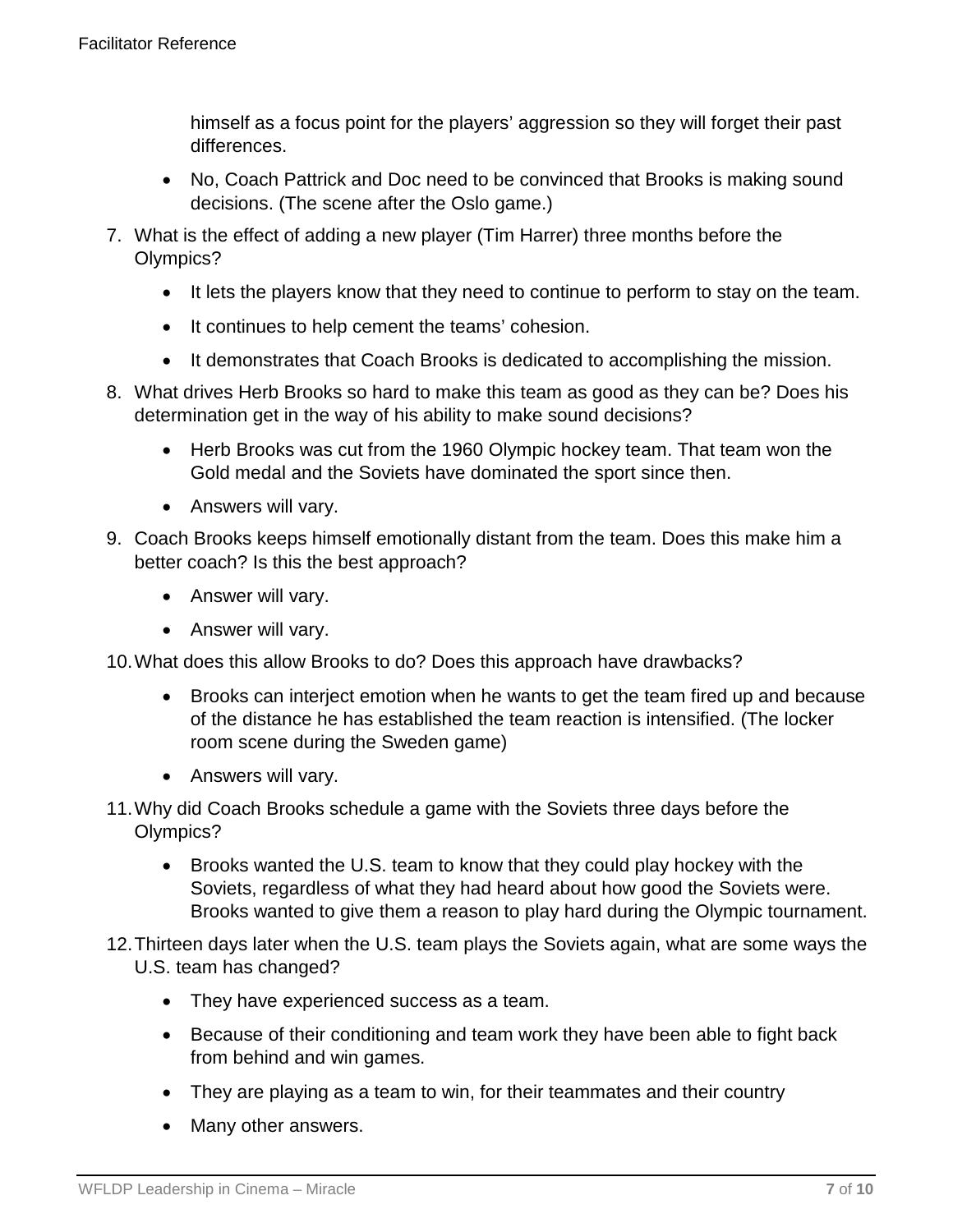#### Be proficient in your job, both technically & as a leader.

- Take charge when in charge.
- Adhere to professional standard operating procedures.
- Develop a plan to accomplish given objectives.

#### Make sound & timely decisions.

- Maintain situation awareness in order to anticipate needed actions.
- Develop contingencies & consider consequences.
- Improvise within the commander's intent to handle a rapidly changing environment.

#### Ensure that tasks are understood, supervised, accomplished.

- Issue clear instructions.
- Observe & assess actions in progress without micro-managing.
- Use positive feedback to modify duties, tasks & assignments when appropriate.

#### Develop your subordinates for the future.

- Clearly state expectations.
- Delegate tasks that you are not required to do personally.
- Consider individual skill levels & developmental needs when assigning tasks.

#### Know your subordinates and look out for their well-being.

- Put the safety of your subordinates above all other objectives.
- Take care of your subordinate's needs.
- Resolve conflicts between individuals on the team.

#### Keep your subordinates informed.

- Provide accurate & timely briefings.
- Give the reason (intent) for assignments & tasks.
- Make yourself available to answer questions at appropriate times.

#### Build the team.

- Conduct frequent debriefings with the team to identify lessons learned.
- Recognize accomplishments & reward them appropriately.
- Apply disciplinary measures equally.

#### Employ your subordinates in accordance with their capabilities.

- Observe human behavior as well as fire behavior.
- Provide early warning to subordinates of tasks they will be responsible for.
- Consider team experience, fatigue & physical limitations when accepting assignments.

#### Know yourself and seek improvement.

- Know the strengths/weaknesses in your character & skill level.
- Ask questions of peers & supervisors.
- Actively listen to feedback from subordinates.

#### Seek responsibility and accept responsibility for your actions.

- Accept full responsibility for & correct poor team performance.
- Credit subordinates for good performance.
- Keep your superiors informed of your actions.

#### Set the example.

- Share the hazards & hardships with your subordinates.
- Don't show discouragement when facing setbacks.
- Choose the difficult right over the easy wrong.





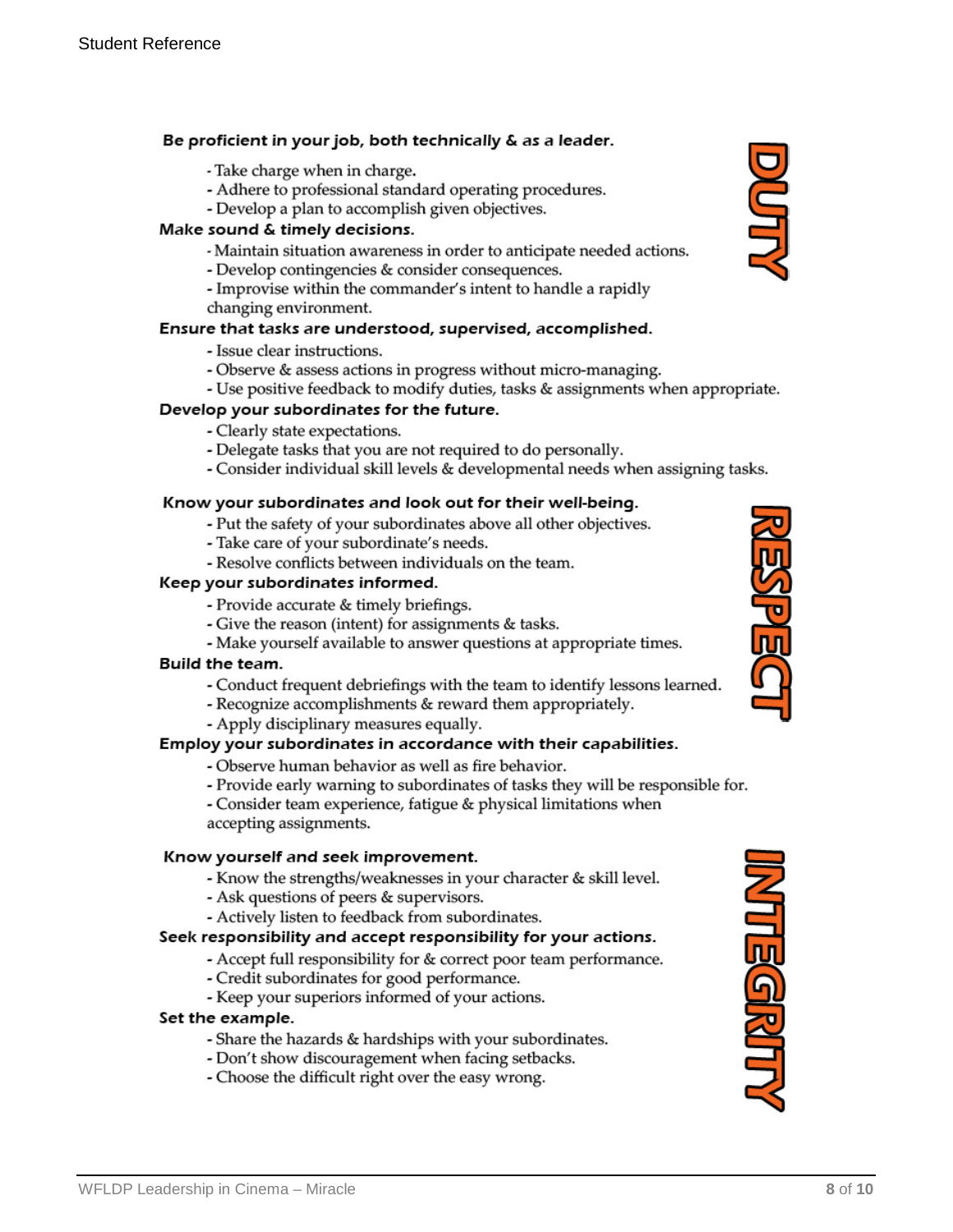### **Miracle**

- 1. Document film clips illustrating the Wildland Fire Leadership Values and Principles.
- 2. Discuss leadership lessons learned from the film with group members or mentor.

### **Duty**

- Be proficient in your job, both technically and as a leader.
- Make sound and timely decisions.
- Ensure that tasks are understood, supervised and accomplished.
- Develop your subordinates for the future.

What scenes from the movie relate to "Duty"?

## **Respect**

- Know your subordinates and look out for their well being.
- Keep your subordinates informed.
- Build the team.
- Employ your subordinates in accordance with their capabilities.

What scenes from the movie relate to "Respect"?

## **Integrity**

- Know yourself and seek improvement.
- Seek responsibility and accept responsibility for your actions.
- Set the example.

What scenes from the movie relate to "Integrity"?